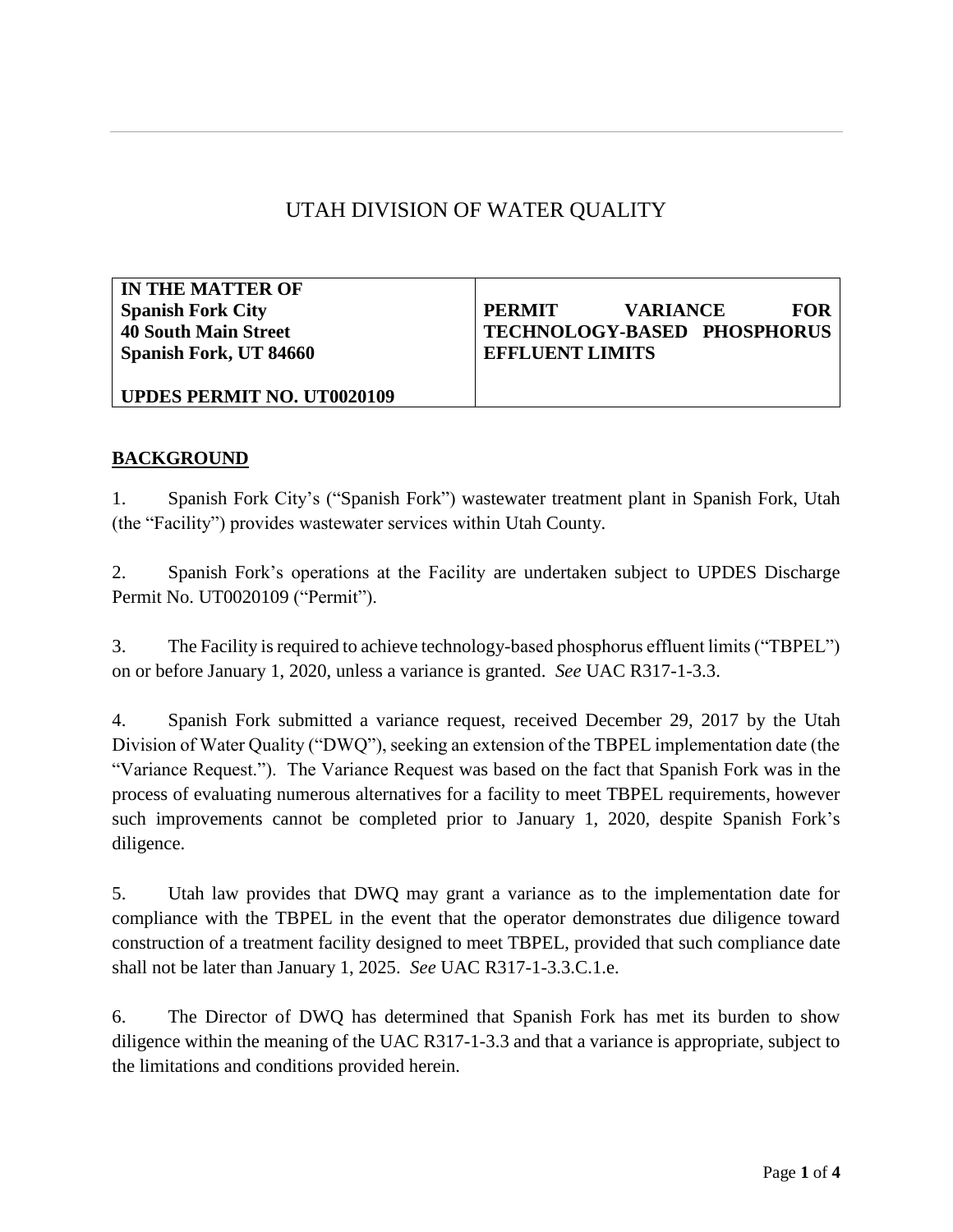7. On November 23, 2018, Spanish Fork was issued a variance from the TBPEL for evaluation of construction of a regional treatment plant. The November 2018 variance approval expires on March 1, 2021.

8. In addition, Spanish Fork has submitted a requests for variances for innovative alternatives for commensurate reduction under R317-1-3.3.C.1.d. for reuse and for trading approaches. Due to timing issues these requests will be considered at a later date. This approval does not represent approval nor a denial of these requests.

## **AUTHORITY**

9. The Director of DWQ has authority to grant a variance as to the implementation deadline for TBPEL pursuant to UAC R317-1-3.3 and the corresponding provisions of the Utah Water Quality Act.

10. The State of Utah administers the Utah Pollution Discharge Elimination System (UPDES) permit program under the Utah Water Quality Act.

### **DUE DILIGENCE - FINDINGS**

11. The following documents were reviewed as part of this variance approval, among others:

- a. Phosphorus Extension, Aqua Engineering (December 28, 2017).
- b. Spanish Fork City Wastewater Treatment Plant Facility Plan, Aqua Engineering (December 2016; Updated December 2017).
- c. Spanish Fork City Wastewater Treatment Plant Variance Extension Request, (May 2020).
- d. Spanish Fork City Wastewater Treatment Plant Variance Extension Request, (January 2021).

12. Based on the foregoing submissions, the Director has determined that Spanish Fork has established due diligence toward construction of Biological Phosphorus Removal treatment facility upgrade or facility replacement designed to meet TBPEL, within the meaning of UAC R317-1-3.3.C.1.e.

### **VARIANCE**

13. The Director hereby grants Spanish Fork a variance as to the compliance date to achieve TBPEL, until the time that its facility improvements described in the Variance Request are operational; subject to the following conditions: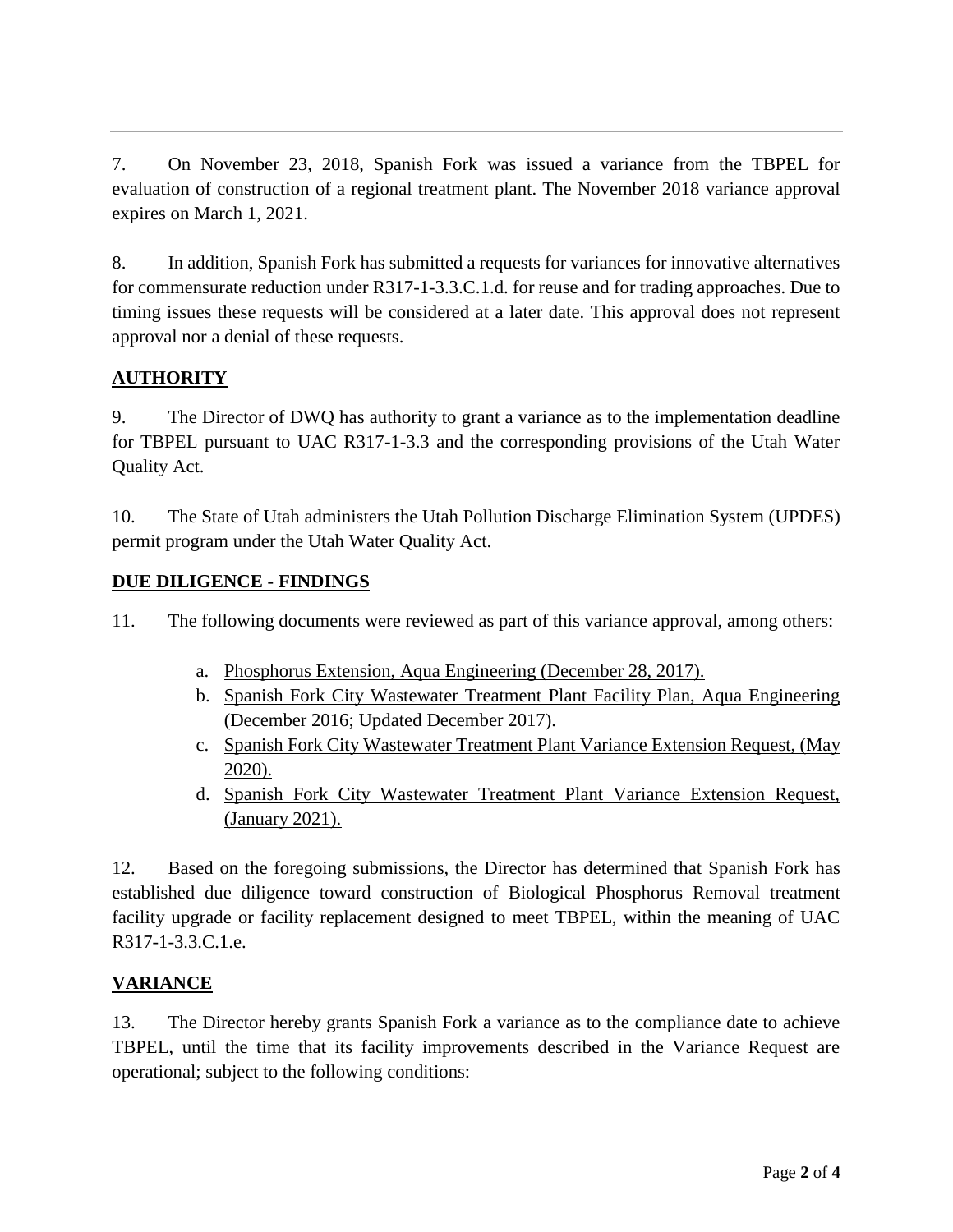- a. This variance does not extend beyond January 1, 2025. Spanish Fork must comply with all TBPEL requirements by that date.
	- i. DWQ will terminate the November 2018 Spanish Fork variance approval upon signing of this variance.
	- ii. Due to timing constraints the November 2018 variance approval will expire before this variance completes the DWQ public comment process. DWQ will view the November 2018 variance approval as effective until the signing of this variance.
- b. Pursuant to UAC R317-1-3.3.C.2, this variance is subject to re-evaluation in the event that there is any substantive change in the facility design provided in the Variance Request. Spanish Fork must provide timely notice to DWQ of any such substantive changes.
- c. By no later than October 1, 2022, Spanish Fork shall submit to DWQ an approvable complete construction permit application per UAC R317-3 for new facilities that will biologically remove phosphorus to 1.0 mg/L or less.
- d. Beginning no later than July 1, 2021, and for every year thereafter while this variance is in effect, Spanish Fork agrees to submit to DWQ an annual report relating to its phosphorus discharges (the "Annual Report"). The scope of the Annual Report shall include descriptions of all projects and work necessary, in reasonable detail, to achieve compliance with the TBPEL rule. The Annual Report will provide a summary of progress and milestones achieved in all construction, study, funding, planning, and design projects during the previous reporting period, projected progress and milestones scheduled to be completed during the following reporting period, and if the project(s) are on schedule. The Annual Report will also provide information on effluent phosphorus concentrations to determine Spanish Fork's compliance with Parts 11.e. and 11.f. of this variance, noted below.
	- i. The Annual Report must specifically state the **economic benefit per year** Spanish Fork will receive from January 1 to December 31 of the coming year from this due diligence variance for not treating total phosphorus to 1.0 mg/L.
- e. If it is found that Spanish Fork has failed to comply with the requirements of this variance toward the construction of Biological Phosphorus Removal treatment facility upgrade the Division of Water Quality may terminate this variance.
	- i. If this variance is terminated by the Division of Water Quality, Spanish Fork will be immediately expected to comply with the requirements UAC R317-1- 3.3.